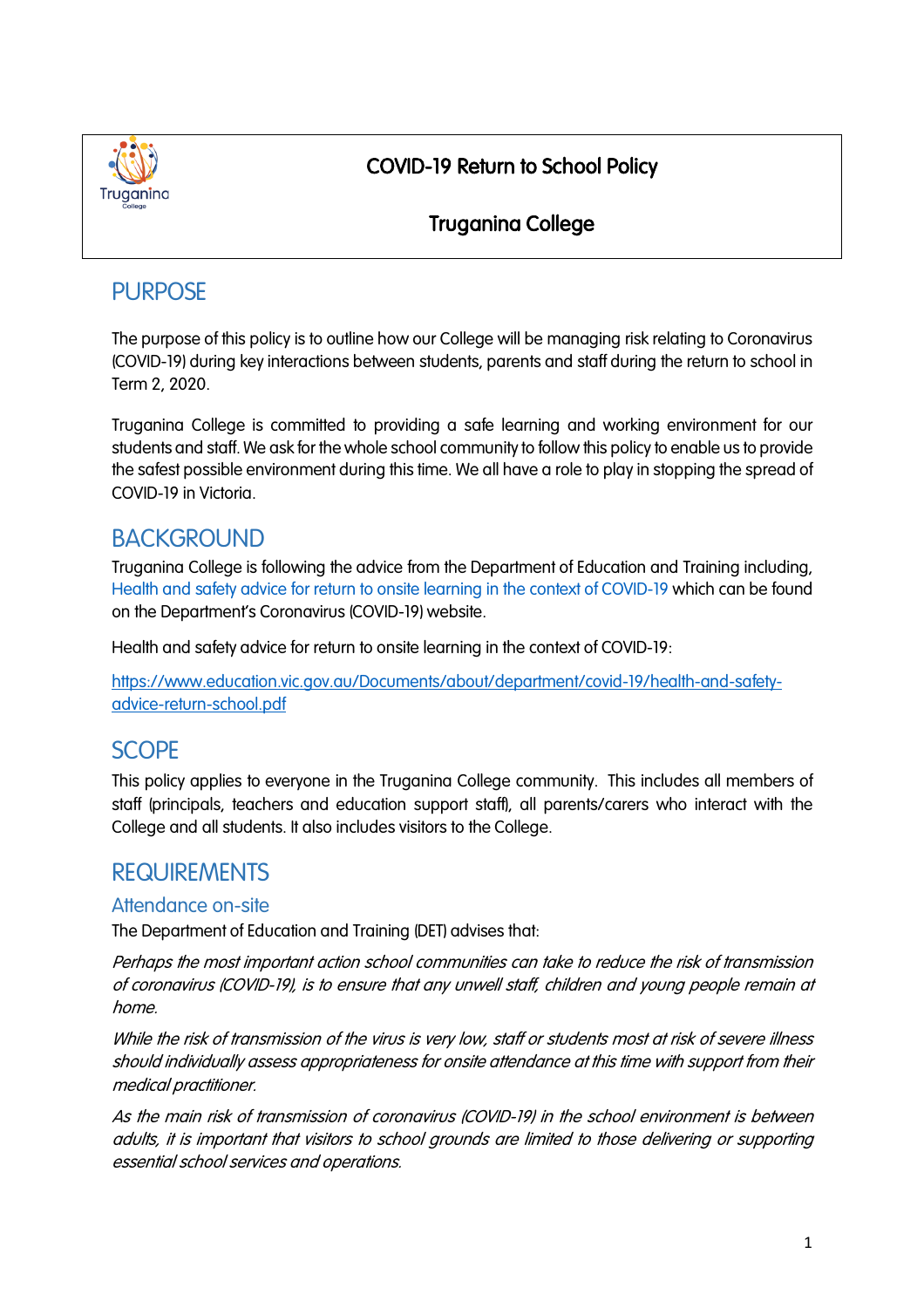This means that at our College:

- All unwell staff and students **must** stay home.
- Parents/carers of students with complex medical needs (including those with compromised immune systems), should seek advice from the student's medical practitioner to support decision-making about whether on-site education is suitable, noting that this advice may change depending on the status of the coronavirus (COVID-19) pandemic in Victoria. This is in line with the DET Health Care Needs policy (see Resources below).
- Visitors to College grounds will be limited to those delivering or supporting essential school services and operations (e.g. student health and wellbeing services, specialist curriculum programs, maintenance workers).
- Additional staff, including parent volunteers, are discouraged from attending school at this time. Activities dependent on and involving parents (e.g. morning parent 1:1 reading, administrative volunteers and fundraising event volunteers) are cancelled until further notice.
- We ask that any parents/carers wishing to discuss any matters with a staff member to use the option of either a phone call or email. If a face-to face meeting is needed (e.g. planned parent teacher meeting), it must meet the physical distancing requirements of 1.5m between adults.
- The Australian Health Protection Principal Committee has advised that the previously established ratio of 10 students per class is no longer required in schools and as a result classes will proceed in their usual class sizes.
- The canteen will be open for ONLINE lunch orders only. Basic snacks and drinks can be purchased during breaks, all hot and cold lunch items are only available online.
- All inter school activities that involve onsite attendance by students from other schools [e.g. interschool sports] will either take place virtually or will be cancelled.
- School assemblies, excursions, camps and other non-essential large gatherings will be postponed. This includes 2021 Information nights and school tours, in which the information will be presented online instead.

## School arrival and departure

### DET advises that:

As the main risk of introducing coronavirus (COVID-19) to the school environment is from adults, close proximity between adult members of the school community should be avoided, particularly during school drop-off and pick-up.

This means that at our College:

- We ask staff and parents/carers to observe physical distancing of 1.5metres from other adults and classroom doors, ensuring they do not congregate in areas inside or around the school including the school car park.
- To minimise interaction of students and adults within the school and at entry points we are:
	- Staggering pick up time for students will commence from Tuesday 26th May, 2020 with students available for pick up from:

| Foundation | 2:50 <sub>pm</sub> |
|------------|--------------------|
| Year 1     | $2:55$ pm          |
| Year 2     | 3:00 <sub>pm</sub> |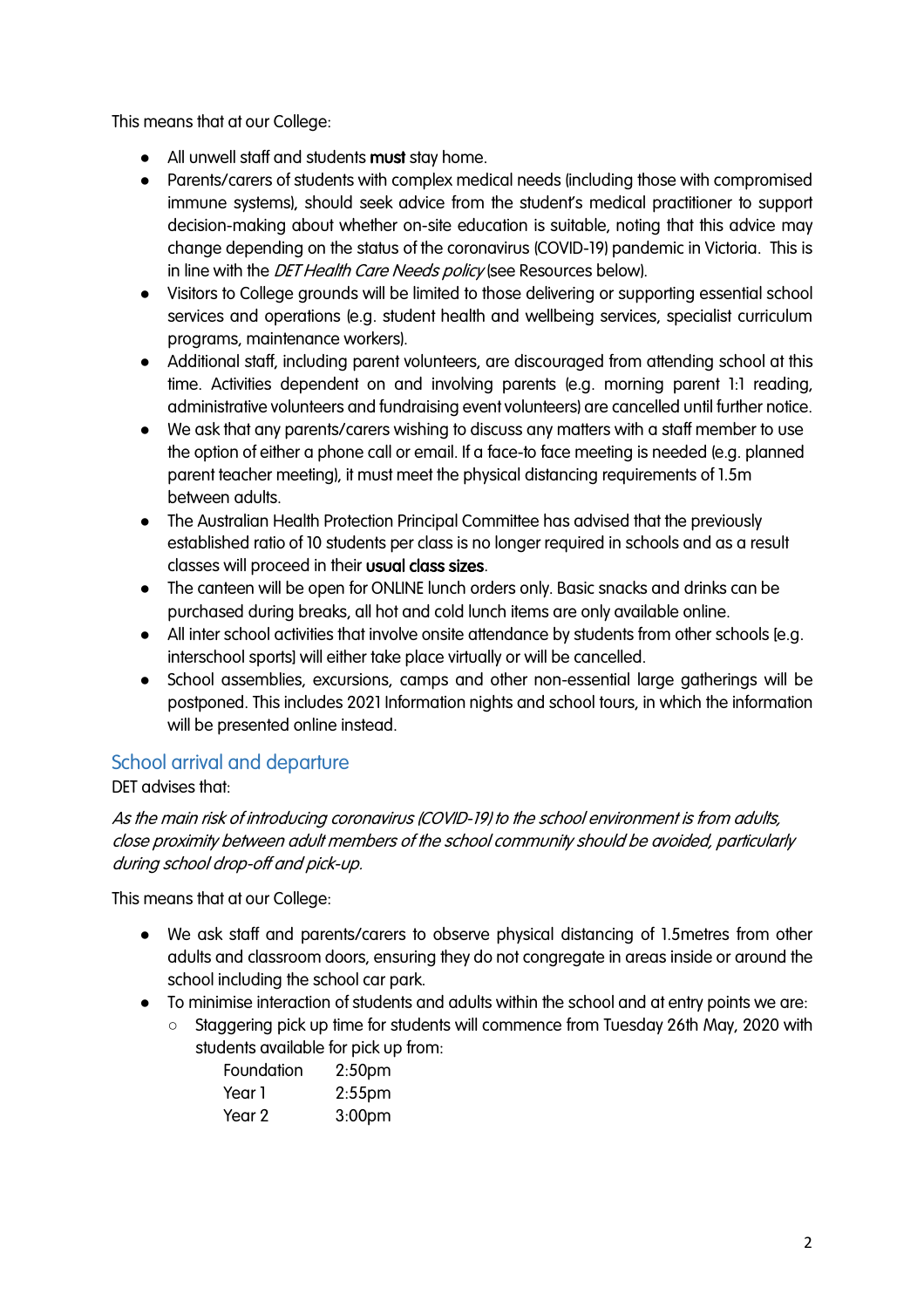- Requesting that parents only enter the school grounds when essential to do so and to contact the school by phone or email where appropriate instead.
- Closing all playgrounds and basketball courts before and after school.
- Encourage non-contact greetings.

#### **Hygiene**

DET advises that:

Everyone can protect themselves and prevent the spread of coronavirus by continuing effective hand hygiene.

At our College:

- All staff and students will undertake regular hand hygiene, particularly on arrival to school, before and after eating, after blowing their nose, coughing, sneezing or using the toilet. This will be directed or supervised by staff where required.
- Where soap and water are not readily available, hand sanitiser will be made available.
- Staff will ensure that hand sanitiser is refilled prior to becoming empty.
- Students must bring their own water bottles to school for use (and refilling). It is recommended that students do not drink directly from drinking fountains at this time.
- Staff and students are reminded to personally clean their mobile phones regularly. The Mobile Phone Policy remains in place so students will not be handling their mobile phones during the school day.
- Sharing of food is not permitted.

### Specific arrangements for teaching and learning environments and break times DET advises that:

Maintaining a physical distance of 1.5 metres will not always be practical in education settings. Physical distancing is most important between adults.

Reducing mixing between different cohorts (either classes or year levels) is recommended as a precautionary measure to minimise risk of spread of transmission and aid containment in the rare event of a confirmed case of coronavirus (COVID-19) on site.

At our College we will:

- Stagger break times and play spaces to ensure intermingling with the same cohorts of students with continue.
- Keep windows and doors open to promote fresh air flow indoors.
- Maximise use of outdoor learning areas or environments with enhanced ventilation where possible and as practical depending on weather conditions.
- Ensure students and staff will largely remain in the same classroom areas where possible rather than moving for particular classes from room to room (e.g. F-6 subjects of Music and Art will occur within regular core classrooms where possible).
- Ensure staff will maintain physical distancing as much as practical when working in a classroom together.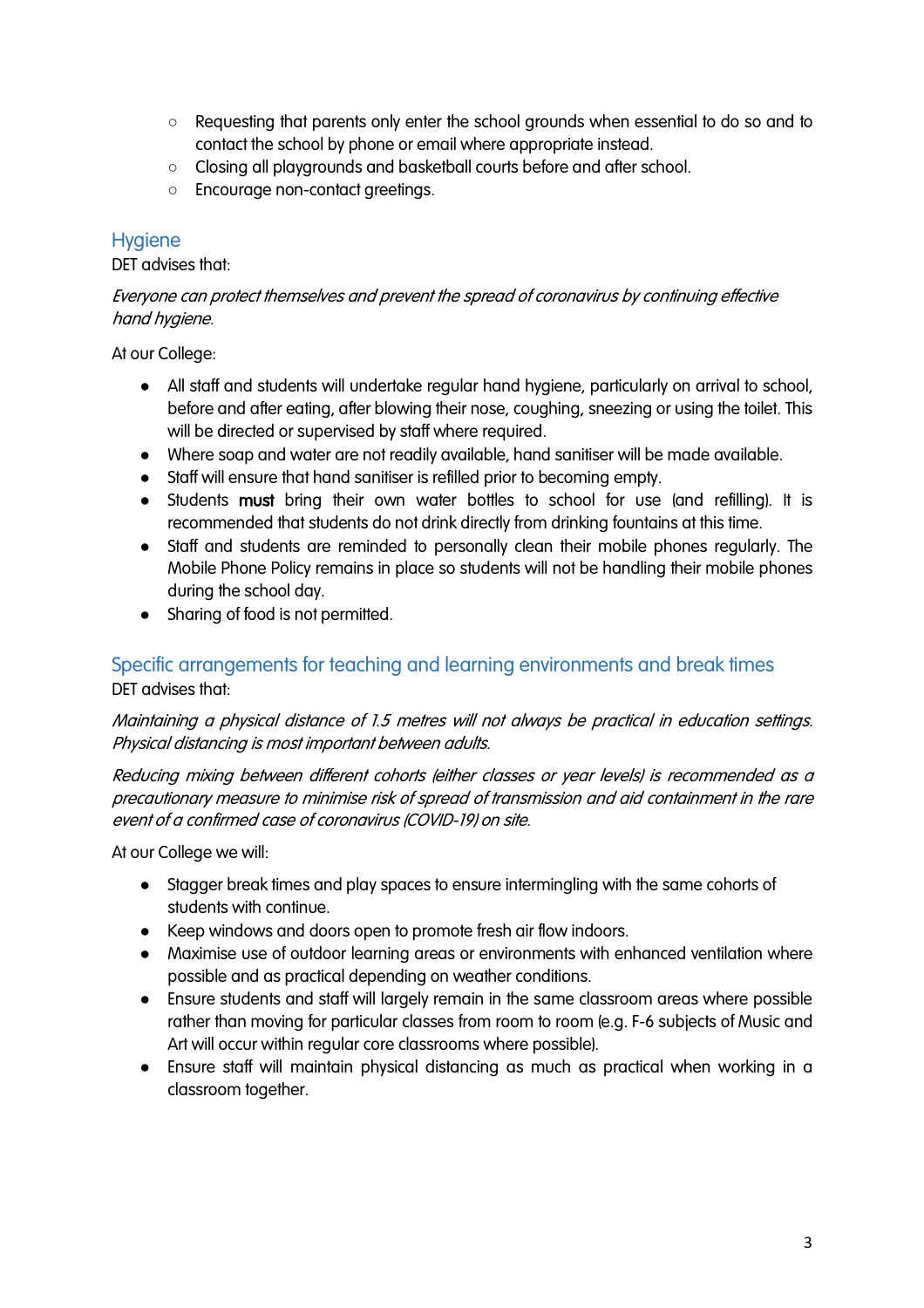## School offices and staff facilities

DET advises that:

#### As the greatest risk of transmission of coronavirus (COVID-19) in the school environment is between adults, close proximity between staff will be avoided where possible and especially in offices and staff rooms.

At our College we will:

- Encourage staff to spread work spaces out as much as possible and provide locations to limit the number of staff in workspaces (e.g. middle rooms, library space, the hub).
- Encourage the 'venue density rule' of 1 adult per 4 square metres in common staff areas when practical.
- Encourage the continued use of Webex for all adult gatherings. Any gathering of over four adults are recommended to use technology to ensure physical distancing is applied.
- In line with other workplaces across Victoria, we will remind staff to maintain physical distancing from each other as much as possible in the reception, staff room and office.

#### Cleaning and facilities management DET advises that:

Environmental cleaning, coupled with regular hand hygiene, remains important to reduce the risk of coronavirus (COVID-19) transmission.

At our College we will:

- Continue extension of routine environmental cleaning, including progressive cleaning throughout the day to ensure that risks of transmission are reduced for high-touch surfaces. See Department information about Access to cleaning supplies and services: https://www.education.vic.gov.au/school/teachers/management/infrastructure/Pages/cle aningsupplies.aspx
- Carefully consider the necessity of using shared items or equipment e.g.: shared computers.
- We will be practising hand hygiene immediately before and after use of shared equipment.
- Where practical, shared items are to be sanitised and wiped down after use.
- Class sets of teaching and learning materials are to only be used within one classroom. If shared, they must be sanitised before changing classrooms.
- Students are not to use any wind or brass musical instruments at this time. Other shared instruments (e.g. drum sticks, guitars) are to be wiped down after use.

## Sport and recreation

#### DET advises that:

In line with community advice, reasonable precautions are still advised to reduce the risk of coronavirus (COVID-19) transmission in the context of sport and recreation.

- All play spaces are closed before and after school (e.g. playground equipment, basketball courts, College Green).
- Playground equipment can be used during break times however, students will be directed to practise hand hygiene before and after use.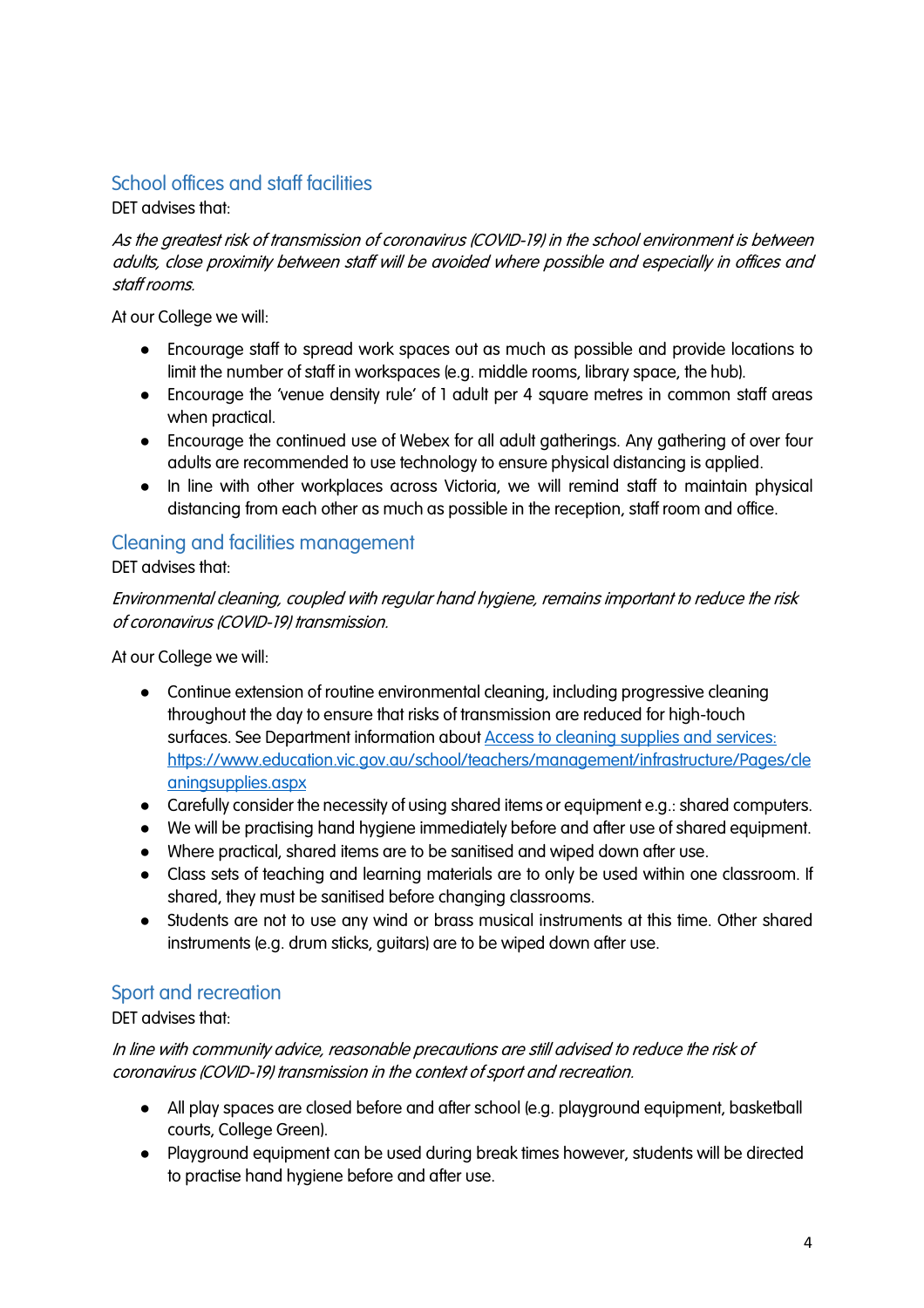- Wherever possible, outdoor facilities will be used for physical education and recreational play. Where indoor facilities are used, we will limit the number of adults.
- We will encourage non-contact sports at this time. Hand hygiene will be practised before and after use of any sporting equipment.

### Provision of routine care and first aid

DET advises that:

Physical distancing is not practical when providing direct care. In this situation standard precautions, including hand hygiene, are important for infection control.

At our school:

- Standard precautions as per DET Infectious Diseases policy (see resources below) and the Truganina College First Aid Policy will be followed when providing first aid. For example, we will use gloves and an apron when dealing with blood or body fluids/substances.
- Hand hygiene will be practised before and after performing routine care or first aid.
- Additional Personal Protective Equipment (PPE), for example face masks, is not required to provide routine care or first aid for students who are well, unless such precautions are usually adopted in the routine care of an individual student.

### Management of an unwell student or staff member

DET advises that:

It is important that any staff member or student who becomes unwell while at school returns home. While it is unlikely that a staff member or student who is unwell with flu-like symptoms will have coronavirus (COVID-19) there are some sensible steps schools can take while a student awaits collection by a parent or carer as a precaution.

This means that at our College:

- Staff and students experiencing compatible symptoms with coronavirus (COVID-19), such as fever, cough or sore throat, will be isolated in an appropriate space with suitable supervision and collected by a parent/carer as soon as possible. Urgent medical attention will be sought where needed. Unwell students will not be permitted to travel home unsupervised.
- Where staff or students are experiencing compatible symptoms with coronavirus, we will ensure hand hygiene, physical distancing and (where possible) use of a face mask. See DET guidance for the use of Personal Protective Equipment in education.
- Health care plans, where relevant, should be updated to provide additional advice on monitoring and identification of the unwell child in the context of coronavirus (COVID-19).
- If a staff member is unsure whether a student is unwell in the first instance we will contact the parent/carer to discuss any concerns about the health status of the student, and we will take a precautionary approach, requesting the parent/carer to collect their child if concerns remain. A trained staff member may take the temperature of the student, where appropriate, to support decision-making. Gloves will be worn for the purpose of taking a temperature.
- Staff or students experiencing compatible symptoms with coronavirus (COVID-19) should be encouraged to seek the advice of their healthcare professional who can advise on next steps. A medical certificate is not required to return to school after a period of illness, however staff and students should not return until symptoms resolve.